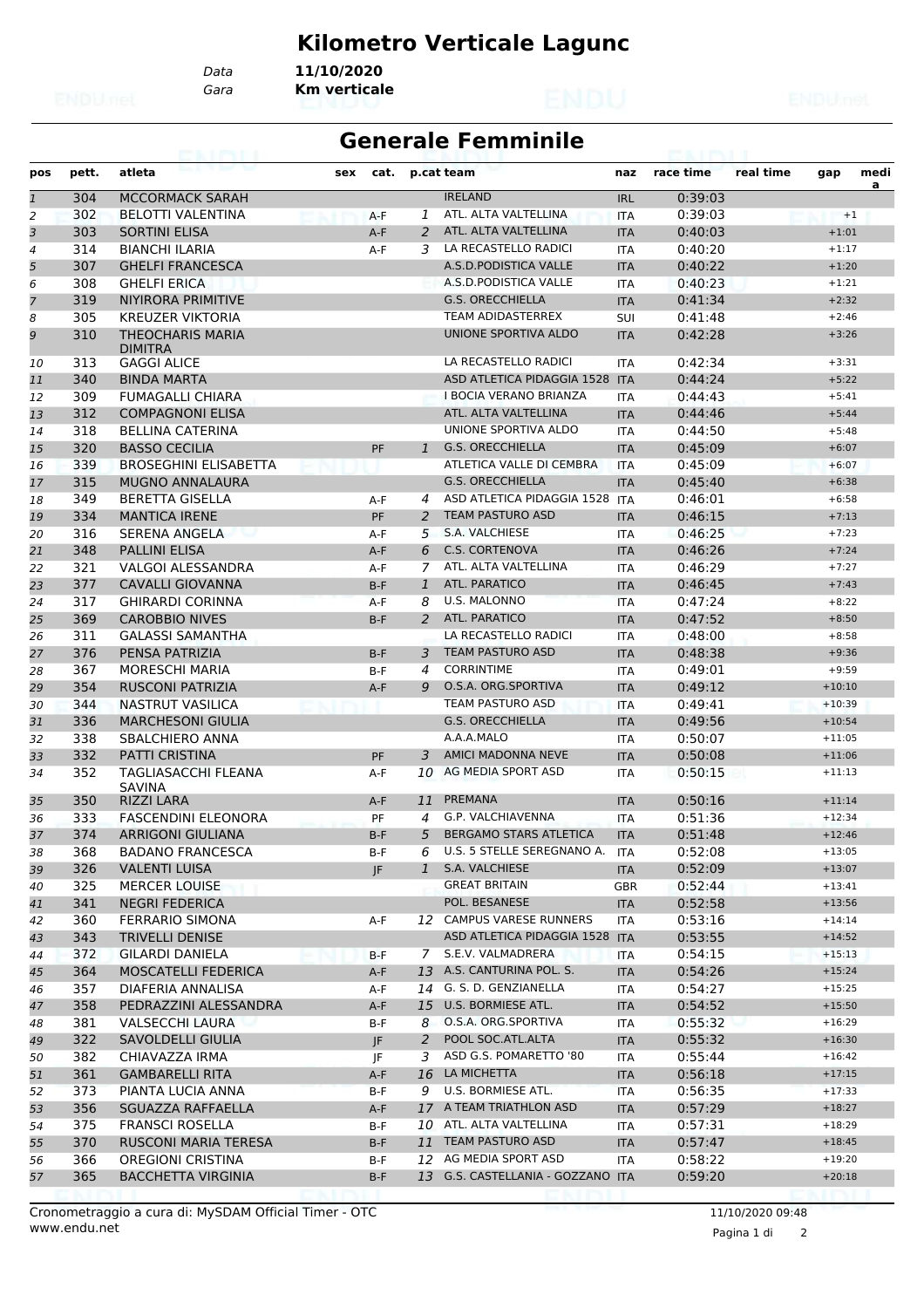# **Generale Femminile**

| pos | pett. | atleta                   | sex | cat.  |     | p.cat team                        | naz        | race time | real time | gap      | medi |
|-----|-------|--------------------------|-----|-------|-----|-----------------------------------|------------|-----------|-----------|----------|------|
| 58  | 342   | <b>SCIAINI JESSICA</b>   |     |       |     | AMICI MADONNA NEVE                | <b>ITA</b> | 0:59:49   |           | $+20:47$ | a    |
| 59  | 351   | <b>BUSI ANNA</b>         |     | A-F   | 18  | POL. PAGNONA                      | <b>ITA</b> | 1:00:57   |           | $+21:55$ |      |
| 60  | 362   | <b>BACCHETTA MONIA</b>   |     | $A-F$ |     | 19 G. S. D. GENZIANELLA           | <b>ITA</b> | 1:02:36   |           | $+23:34$ |      |
| 61  | 379   | <b>ALQUATI LAILA</b>     |     | $C-F$ |     | ATL. PARATICO                     | <b>ITA</b> | 1:03:59   |           | $+24:57$ |      |
| 62  | 337   | <b>GUANELLA SILVIA</b>   |     |       |     | AMICI MADONNA NEVE                | <b>ITA</b> | 1:04:35   |           | $+25:32$ |      |
| 63  | 359   | <b>LEONE SIMONA</b>      |     | A-F   | 20. | ROAD RUNNERS CLUB MILANO ITA      |            | 1:05:46   |           | $+26:43$ |      |
| 64  | 378   | <b>TAEGGI ANNA MARIA</b> |     | $C-F$ |     | <b>G.S. VALGEROLA CIAPPARELLI</b> | <b>ITA</b> | 1:08:29   |           | $+29:27$ |      |
| 65  | 371   | <b>MOLGORA CRISTINA</b>  |     | $B-F$ |     | 14 G.S. VALGEROLA CIAPPARELLI     | <b>ITA</b> | 1:10:47   |           | $+31:44$ |      |

|                |                           | onometraggio a cura di: MySDAM Official Timer - OTC |                 |                | $\frac{11}{10/202009:48}$ |                |
|----------------|---------------------------|-----------------------------------------------------|-----------------|----------------|---------------------------|----------------|
|                |                           |                                                     |                 | <b>ENTITLE</b> |                           |                |
|                | ENDU nel                  |                                                     | ENDU            |                | ENDUmet                   |                |
| ENDU           | ENDU                      |                                                     | <b>ENDU</b>     |                |                           | ENDU           |
|                | ENDU                      |                                                     | ENDU            |                | ENDU                      |                |
| <b>ENDU</b>    |                           | ENDU                                                |                 | <b>ENDU</b>    |                           | <b>ENDU</b>    |
|                | <b>ENDU</b>               |                                                     | <b>ENDUnet</b>  |                | <b>ENDU</b>               |                |
| <b>ENDU</b>    |                           | <b>ENDU</b>                                         |                 | <b>ENDU</b>    |                           | <b>ENDU</b>    |
|                | <b>ENDU<sub>met</sub></b> |                                                     | <b>ENDU</b>     |                | <b>ENDU<sub>DER</sub></b> |                |
| ENDU           |                           | <b>ENDU</b>                                         |                 | <b>ENDU</b>    |                           | <b>ENDU</b>    |
|                | ENDU.                     |                                                     | <b>ENDU</b>     |                | <b>ENDU</b>               |                |
| <b>ENDUMet</b> |                           | ENDU                                                |                 | <b>ENDU</b>    |                           | <b>ENDUnet</b> |
|                | ENDU                      |                                                     | <b>ENDU</b>     |                | <b>ENDU</b>               |                |
| ENDU           |                           | ENDU                                                |                 | <b>ENDU</b>    |                           | <b>ENDU</b>    |
|                | ENDU, nel                 |                                                     | <b>ENDU</b>     |                | <b>ENDUnet</b>            |                |
| <b>ENDU</b>    |                           | <b>ENDU</b>                                         |                 | <b>ENDU</b>    |                           | <b>ENDU</b>    |
|                | ENDU                      |                                                     | <b>ENDULfet</b> |                | ENDU                      |                |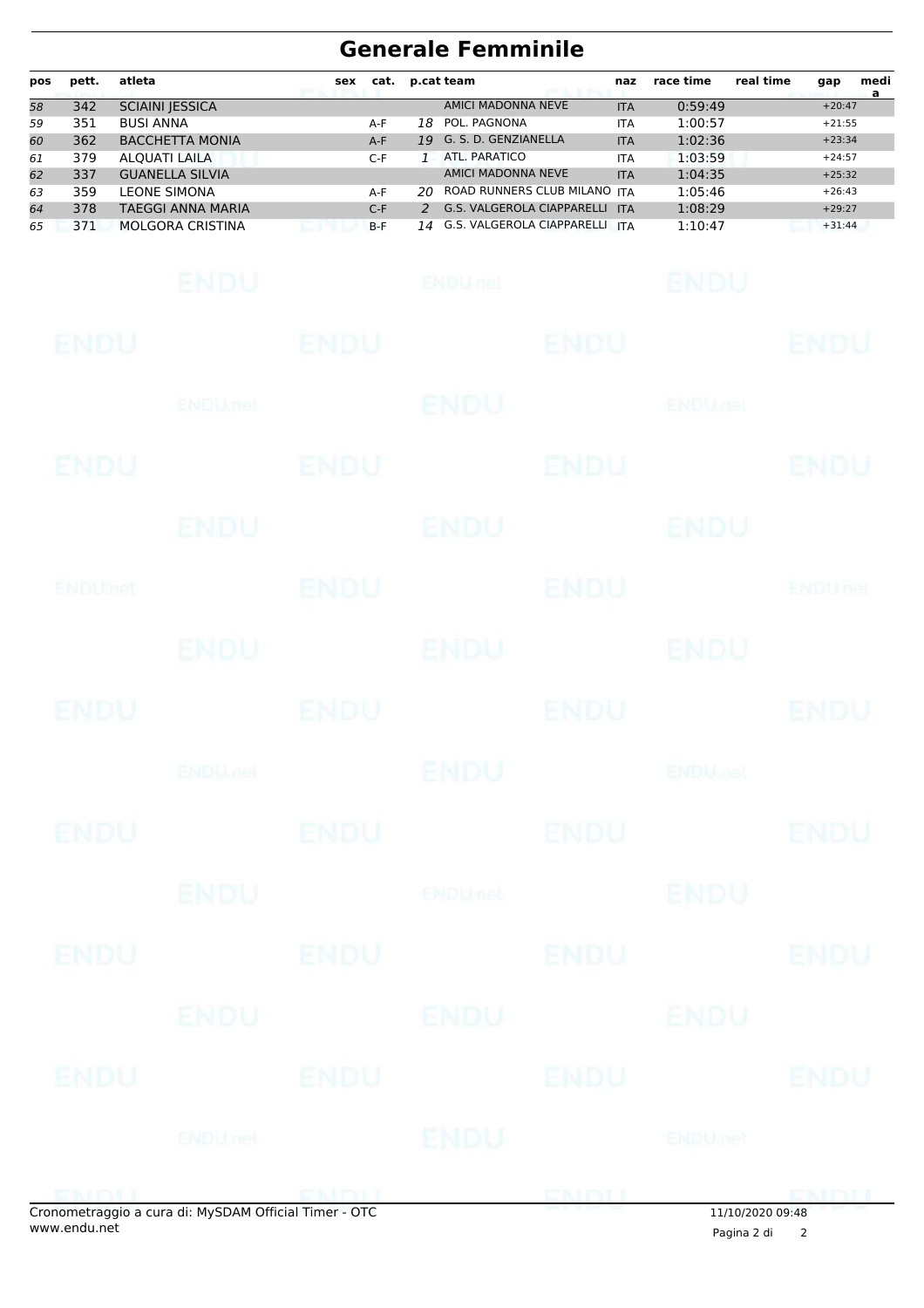## **Kilometro Verticale Lagunc**

*Data* **11/10/2020**

*Gara* **Km verticale**

### **Generale Maschile**

| pos            | pett.          | atleta                     | sex | cat.      |                | p.cat team                       | naz        | race time | real time | gap     | medi |
|----------------|----------------|----------------------------|-----|-----------|----------------|----------------------------------|------------|-----------|-----------|---------|------|
| $\mathbf{1}$   | $\mathbf{1}$   | <b>AYMONOD HENRI</b>       |     |           |                | SPORTIFICATION                   | <b>ITA</b> | 0:32:31   |           |         | a    |
| 2              | 4              | <b>MOIA TIZIANO</b>        |     |           |                | <b>GEMONATLETICA S.R.L. DIL.</b> | <b>ITA</b> | 0:32:33   |           | $+2$    |      |
| 3              | 12             | DE LORENZI ROBERTO         |     |           |                | TEAM PINI FACTORY RACING         | SUI        | 0:32:36   |           | $+5$    |      |
| $\overline{4}$ | 14             | <b>VENDER ALBERTO</b>      |     |           |                | S.A. VALCHIESE                   | <b>ITA</b> | 0:33:01   |           | $+30$   |      |
| 5              | 10             | <b>ROSTAN ANDREA</b>       |     | <b>PM</b> | $\mathbf{1}$   | <b>ATLETICA SALUZZO</b>          | <b>ITA</b> | 0:33:02   |           | $+31$   |      |
| 6              | $\overline{2}$ | <b>HANNA ZAK</b>           |     |           |                | <b>IRELAND</b>                   | <b>IRL</b> | 0:33:03   |           | $+32$   |      |
| $\overline{7}$ | 31             | <b>ACQUISTAPACE ANDREA</b> |     |           |                | <b>AMICI MADONNA NEVE</b>        | <b>ITA</b> | 0:33:52   |           | $+1:21$ |      |
| 8              | 44             | <b>FONTANA DANIELE</b>     |     |           |                | <b>Team Vertical Sanbe</b>       | <b>ITA</b> | 0:34:06   |           | $+1:35$ |      |
| 9              | 3              | <b>ANTHAMATTEN MARTIN</b>  |     |           |                | <b>TEAM ADIDASTERREX</b>         | SUI        | 0:34:06   |           | $+1:35$ |      |
| 10             | 8              | <b>MANZI EMANUELE</b>      |     | $A-M$     | 1              | U.S. MALONNO                     | <b>ITA</b> | 0:34:10   |           | $+1:39$ |      |
| 11             | 16             | <b>STEINER MICHA</b>       |     |           |                | <b>TEAM SALOMON</b>              | SUI        | 0:34:15   |           | $+1:44$ |      |
| 12             | 26             | <b>FARCOZ MASSIMO</b>      |     |           |                | A.P.D. PONT-SAINT-MARTIN         | <b>ITA</b> | 0:34:21   |           | $+1:50$ |      |
| 13             | 5              | <b>CAGNATI LUCA</b>        |     |           |                | ATL. VALLI BERGAMASCHE           | <b>ITA</b> | 0:34:50   |           | $+2:19$ |      |
| 14             | 13             | <b>CASSOL ITALO</b>        |     | PM        | 2              | LA RECASTELLO RADICI             | <b>ITA</b> | 0:35:22   |           | $+2:52$ |      |
| 15             | 15             | <b>FILOSI MARCO</b>        |     |           |                | S.A. VALCHIESE                   | <b>ITA</b> | 0:35:29   |           | $+2:58$ |      |
| 16             | 28             | <b>RUGA FABIO</b>          |     | A-M       | 2              | LA RECASTELLO RADICI             | <b>ITA</b> | 0:35:50   |           | $+3:19$ |      |
| 17             | 11             | <b>CASSOL ROBERTO</b>      |     | PM        | 3              | LA RECASTELLO RADICI             | <b>ITA</b> | 0:35:52   |           | $+3:21$ |      |
| 18             | 29             | <b>SCRIMAGLIA MATTIA</b>   |     |           |                | SPORT PROJECT VCO                | <b>ITA</b> | 0:35:53   |           | $+3:22$ |      |
| 19             | 21             | <b>OUAGLIA GIOVANNI</b>    |     |           |                | A.S.D.PODISTICA VALLE            | <b>ITA</b> | 0:36:01   |           | $+3:30$ |      |
| 20             | $\overline{7}$ | SPADA NICOLA               |     | A-M       | 3              | ATL. VALLI BERGAMASCHE           | <b>ITA</b> | 0:36:06   |           | $+3:35$ |      |
| 21             | 27             | <b>BONZI MATTEO</b>        |     | <b>PM</b> | $\overline{4}$ | ATL. VALLE BREMBANA              | <b>ITA</b> | 0:36:11   |           | $+3:40$ |      |
| 22             | 24             | PIAZZA JACOPO              |     | <b>PM</b> | 5              | <b>TORNADO</b>                   | <b>ITA</b> | 0:36:28   |           | $+3:57$ |      |
| 23             | 9              | <b>MALGARIDA LUCA</b>      |     | $A-M$     | $\overline{4}$ | <b>U.S. MALONNO</b>              | <b>ITA</b> | 0:36:29   |           | $+3:58$ |      |
| 24             | 52             | DALCOLMO NICO              |     |           |                | <b>SCOTT RUNNING</b>             | SUI        | 0:36:30   |           | $+3:59$ |      |
| 25             | 6              | ZANABONI MASSIMILIANO      |     | $A-M$     | 5              | ATL. VALLI BERGAMASCHE           | <b>ITA</b> | 0:36:37   |           | $+4:06$ |      |
| 26             | 20             | <b>MOLTENI MANUEL</b>      |     |           |                | S.COOP ARL SD GS VILLA           | ITA        | 0:37:02   |           | $+4:31$ |      |
| 27             | 18             | <b>CRIPPA ALESSANDRO</b>   |     | JM        | $\mathbf{1}$   | ATL. ALTA VALTELLINA             | <b>ITA</b> | 0:37:02   |           | $+4:32$ |      |
| 28             | 197            | <b>MARTOCCHI DARIO</b>     |     | B-M       | 1              | AMICI MADONNA NEVE               | <b>ITA</b> | 0:37:03   |           | $+4:32$ |      |
| 29             | 136            | <b>GUERRUCCI MARCO</b>     |     | $A-M$     | 6              | <b>G.S. ORECCHIELLA</b>          | <b>ITA</b> | 0:37:12   |           | $+4:41$ |      |
| 30             | 40             | <b>BARBENI MASSIMO</b>     |     | PM        | 6              | LA RECASTELLO RADICI             | <b>ITA</b> | 0:37:22   |           | $+4:51$ |      |
| 31             | 109            | <b>TACCHINI GIOVANNI</b>   |     | $A-M$     | $\overline{7}$ | <b>TEAM VALTELLINA</b>           | <b>ITA</b> | 0:37:23   |           | $+4:52$ |      |
| 32             | 63             | <b>SULLI MICHELE</b>       |     |           |                | UNIONE SPORTIVA ALDO             | <b>ITA</b> | 0:37:35   |           | $+5:04$ |      |
| 33             | 152            | <b>RINALDI LIVIO</b>       |     | $A-M$     | 8              | ATL. VALLE BREMBANA              | <b>ITA</b> | 0:37:38   |           | $+5:07$ |      |
| 34             | 102            | <b>MALGARIDA MARCO</b>     |     | A-M       | 9              | <b>U.S. MALONNO</b>              | <b>ITA</b> | 0:37:57   |           | $+5:26$ |      |
| 35             | 78             | <b>GRETTER STEFANO</b>     |     |           |                | <b>ATLETICA TRENTO</b>           | <b>ITA</b> | 0:38:07   |           | $+5:36$ |      |
| 36             | 90             | <b>PANATTI ERIK</b>        |     |           |                | AMICI MADONNA NEVE               | <b>ITA</b> | 0:38:10   |           | $+5:39$ |      |
| 37             | 92             | <b>BONARDI MANUEL</b>      |     |           |                | ASD ATLETICA PIDAGGIA 1528 ITA   |            | 0:38:12   |           | $+5:41$ |      |
| 38             | 135            | <b>ALBINI LUCA</b>         |     | A-M       | 10             | ASD ATLETICA PIDAGGIA 1528 ITA   |            | 0:38:14   |           | $+5:43$ |      |
| 39             | 67             | <b>BECCHIO LORENZO</b>     |     |           |                | ASDP ATLETICA PINEROLO           | <b>ITA</b> | 0:38:21   |           | $+5:50$ |      |
| 40             | 42             | <b>DEDIVITIIS GIOVANNI</b> |     | PM        |                | 7 ATL. LECCO-COLOMBO             | <b>ITA</b> | 0:38:27   |           | $+5:56$ |      |
| 41             | 19             | <b>GIANOLA MATTIA</b>      |     |           |                | PREMANA                          | <b>ITA</b> | 0:38:29   |           | $+5:58$ |      |
| 42             | 30             | LENZI PIETRO               |     |           |                | LA RECASTELLO RADICI             | <b>ITA</b> | 0:38:42   |           | $+6:11$ |      |
| 43             | 154            | <b>RUGA ROBERTO</b>        |     | A-M       |                | 11 ATL. CENTRO LARIO             | <b>ITA</b> | 0:38:48   |           | $+6:17$ |      |
| 44             | 147            | PAREDI SIMONE              |     | A-M       | 12             | ASD ATLETICA PIDAGGIA 1528 ITA   |            | 0:38:54   |           | $+6:23$ |      |
| 45             | 43             | <b>GAGGERO GABRIELE</b>    |     | <b>PM</b> | 8              | ATLETICA FRECCE ZENA             | <b>ITA</b> | 0:39:04   |           | $+6:34$ |      |
| 46             | 189            | RONCA MASSIMILIANO         |     | B-M       | 2              | ATL. DI LUMEZZANE                | <b>ITA</b> | 0:39:06   |           | $+6:36$ |      |
| 47             | 66             | <b>BERTOLINI MIRKO</b>     |     |           |                | LA RECASTELLO RADICI             | <b>ITA</b> | 0:39:12   |           | $+6:41$ |      |
| 48             | 97             | <b>SPADIN DANIEL</b>       |     |           |                | <b>RUN CARD</b>                  | ITA        | 0:39:14   |           | $+6:43$ |      |
| 49             | 56             | ANDREOLA MATTEO            |     |           |                | <b>RUN CARD</b>                  | <b>ITA</b> | 0:39:15   |           | $+6:44$ |      |
| 50             | 36             | <b>GINI DAVIDE</b>         |     | JM        | 2              | G.P. VALCHIAVENNA                | ITA        | 0:39:15   |           | $+6:44$ |      |
| 51             | 39             | RIGO ALEX                  |     | JM        | 3              | ASDVAL DI SOLE RUNNING           | <b>ITA</b> | 0:39:20   |           | $+6:49$ |      |
| 52             | 38             | <b>ZANI MANUEL</b>         |     |           | 4              | G.S. OROBIE                      | <b>ITA</b> | 0:39:22   |           | $+6:51$ |      |
| 53             | 53             | LAFRANCONI LUCA            |     | JM        |                | FALCHI-LECCO                     | <b>ITA</b> | 0:39:26   |           | $+6:55$ |      |
| 54             | 80             | ANGIOLINI IVAN             |     |           |                | LA RECASTELLO RADICI             | ITA        | 0:39:42   |           | $+7:11$ |      |
| 55             | 132            | <b>ALIPPI GABRIELE</b>     |     | A-M       | 13             | U.S. BORMIESE ATL.               | <b>ITA</b> | 0:39:57   |           | $+7:26$ |      |
| 56             | 184            | DEL GROSSO DANIELE         |     | B-M       | 3              | G.P. VALCHIAVENNA                | ITA        | 0:40:08   |           | $+7:37$ |      |
| 57             | 76             | PAROLARI ANDREA            |     |           |                | U.S. MALONNO                     | <b>ITA</b> | 0:40:08   |           | $+7:37$ |      |
| 58             | 140            | <b>BRACCO ALFONSO</b>      |     | A-M       |                | 14 A.P.D. PONT-SAINT-MARTIN      | <b>ITA</b> | 0:40:11   |           | $+7:40$ |      |
| 59             | 149            | <b>TAGLIAFERRI CLAUDIO</b> |     | $A-M$     |                | 15 POL. PAGNONA                  | <b>ITA</b> | 0:40:19   |           | $+7:48$ |      |

www.endu.net Cronometraggio a cura di: MySDAM Official Timer - OTC 11/10/2020 09:48

Pagina 1 di 5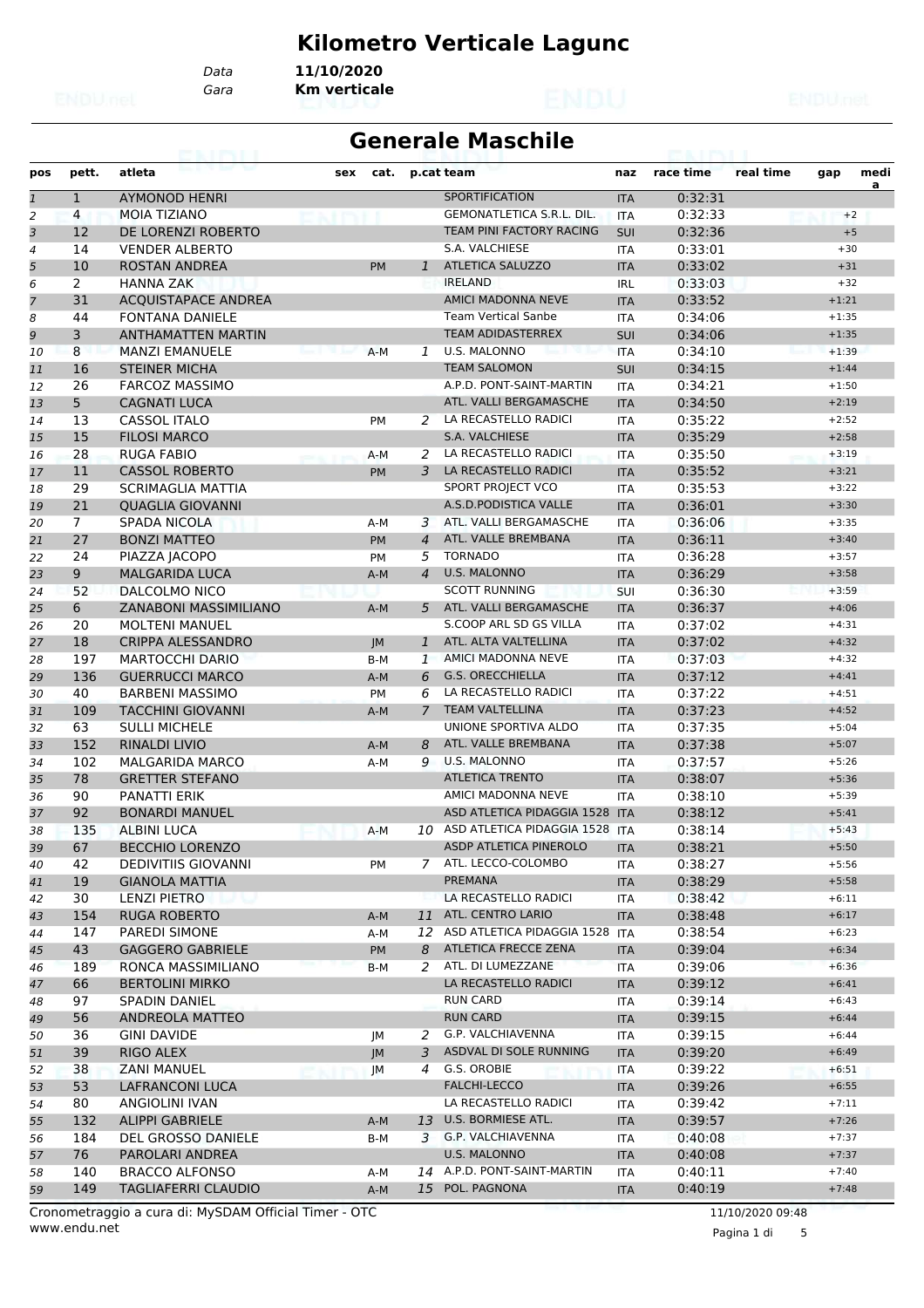| pos | pett. | atleta                                                 | sex | cat.      | p.cat team |                                    | naz        | race time | real time | gap      | medi<br>a |
|-----|-------|--------------------------------------------------------|-----|-----------|------------|------------------------------------|------------|-----------|-----------|----------|-----------|
| 60  | 48    | <b>CORAZZA MATTEO</b>                                  |     |           |            | <b>TEAM VALTELLINA</b>             | <b>ITA</b> | 0:40:20   |           | $+7:49$  |           |
| 61  | 206   | <b>COSTANZO FABRIZIO</b>                               |     | B-M       | 4          | ATLETICA CLARINA TRENTINO          | <b>ITA</b> | 0:40:26   |           | $+7:55$  |           |
| 62  | 234   | <b>TORRESANI FRANCO</b>                                |     | $B-M$     | 5          | ATL. PARATICO                      | <b>ITA</b> | 0:40:27   |           | $+7:56$  |           |
| 63  | 196   | LIZZOLI FAUSTO                                         |     | B-M       | 6          | C.A. LIZZOLI                       | <b>ITA</b> | 0:40:28   |           | $+7:57$  |           |
| 64  | 193   | <b>FAVERIO RICCARDO</b>                                |     | $B-M$     | 7          | G.S. OROBIE<br><b>ITA</b>          |            | 0:40:29   |           | $+7:58$  |           |
| 65  | 45    | PORRO MATTEO                                           |     | PM        | 9          | ATL. MARIANO COMENSE<br><b>ITA</b> |            | 0:40:44   |           | $+8:13$  |           |
| 66  | 83    | <b>CASSAN MATTEO</b>                                   |     |           |            | UNIONE SPORTIVA ALDO               | <b>ITA</b> | 0:40:55   |           | $+8:24$  |           |
| 67  | 183   | <b>BARONI GIOVANNI</b>                                 |     | $B-M$     | 8          | S.A. VALCHIESE                     | <b>ITA</b> | 0:40:57   |           | $+8:26$  |           |
| 68  | 47    | <b>MALUGANI GIOVANNI</b>                               |     | <b>PM</b> | 10         | C.A. LIZZOLI                       | <b>ITA</b> | 0:41:04   |           | $+8:34$  |           |
| 69  | 25    | <b>POGGI GABRIELE</b>                                  |     | A-M       | 16         | <b>DELTA SPEDIZIONI</b>            | <b>ITA</b> | 0:41:15   |           | $+8:44$  |           |
| 70  | 89    | <b>FUMASONI LUCA</b>                                   |     |           |            | <b>RUN CARD</b>                    | <b>ITA</b> | 0:41:18   |           | $+8:47$  |           |
| 71  | 85    | CASELLINI GIACOMO                                      |     |           |            | <b>RUN CARD</b>                    | SUI        | 0:41:26   |           | $+8:55$  |           |
| 72  | 72    | <b>FERRERO VITTORIO</b>                                |     |           |            | <b>RUN CARD</b>                    | <b>ITA</b> | 0:41:27   |           | $+8:56$  |           |
| 73  | 204   | <b>MANZI ROBERTO</b>                                   |     | B-M       | 9          | G.P. VALCHIAVENNA                  | <b>ITA</b> | 0:41:45   |           | $+9:14$  |           |
| 74  | 23    | <b>GELMI ALESSANDRO</b>                                |     |           |            | <b>U.S. MALONNO</b>                | <b>ITA</b> | 0:41:50   |           | $+9:19$  |           |
| 75  | 86    | <b>CURTI PATRIZIO</b>                                  |     |           |            | ASD ATLETICA PIDAGGIA 1528         | <b>ITA</b> | 0:41:52   |           | $+9:21$  |           |
| 76  | 65    | <b>VAIROLI MARTIN</b>                                  |     |           |            | A. S. D. BOGNANCO                  | <b>ITA</b> | 0:42:03   |           | $+9:32$  |           |
| 77  | 103   | <b>BONETTI SIMONE</b>                                  |     | A-M       |            | 17 TEAM VALTELLINA                 | <b>ITA</b> | 0:42:06   |           | $+9:35$  |           |
| 78  | 142   | <b>PILONI MICHELE</b>                                  |     | $A-M$     | 18         | <b>U.S. MALONNO</b>                | <b>ITA</b> | 0:42:09   |           | $+9:38$  |           |
| 79  | 279   | <b>FRANCESCHINI MAXIMILIAN</b>                         |     | JМ        | 5          | U.S. QUERCIA TRENTINGRANA ITA      |            | 0:42:12   |           | $+9:41$  |           |
| 80  | 119   | <b>ROSINA MIRKO</b>                                    |     | $A-M$     | 19         | <b>TEAM VALTELLINA</b>             | <b>ITA</b> | 0:42:13   |           | $+9:42$  |           |
| 81  | 118   | <b>TOPPI MICHELE</b>                                   |     | $A-M$     | 20         | POL. ALBOSAGGIA                    | <b>ITA</b> | 0:42:17   |           | $+9:46$  |           |
| 82  | 114   | <b>BRAMBILLA DAVIDE</b>                                |     | $A-M$     | 21         | <b>I BOCIA VERANO BRIANZA</b>      | <b>ITA</b> | 0:42:23   |           | $+9:52$  |           |
| 83  | 145   | CASTELNUOVO MARCO                                      |     | A-M       |            | 22 G.S.A. COMETA                   | <b>ITA</b> | 0:42:28   |           | $+9:57$  |           |
| 84  | 99    | PIZZINI STEFANO                                        |     | $A-M$     | 23         | <b>TEAM VALTELLINA</b>             | <b>ITA</b> | 0:42:29   |           | $+9:58$  |           |
| 85  | 41    | <b>GIANOLA NICOLA</b>                                  |     | PM        |            | 11 PREMANA                         | <b>ITA</b> | 0:42:37   |           | $+10:06$ |           |
| 86  | 57    | <b>MARTINOLI DIEGO</b>                                 |     |           |            | <b>RUN CARD</b>                    | <b>ITA</b> | 0:42:41   |           | $+10:10$ |           |
| 87  | 202   | ROVELLI GIORGIO                                        |     | B-M       |            | 10 G.S. OROBIE                     | <b>ITA</b> | 0:42:45   |           | $+10:14$ |           |
| 88  | 187   | FIORENTINI MARINO PAOLO                                |     | $B-M$     | 11         | ASD ATLETICA PIDAGGIA 1528 ITA     |            | 0:42:49   |           | $+10:18$ |           |
| 89  | 175   | TRAXL BERNHARD                                         |     |           |            | <b>RUN CARD</b>                    | <b>ITA</b> | 0:42:53   |           | $+10:22$ |           |
| 90  | 49    | <b>ZANI OSCAR</b>                                      |     |           |            | G.S. OROBIE                        | <b>ITA</b> | 0:42:57   |           | $+10:26$ |           |
| 91  | 117   | DA SILVA LOPES                                         |     |           |            | ASD ATLETICA PIDAGGIA 1528 POR     |            | 0:43:00   |           | $+10:29$ |           |
|     |       | <b>IHONNATHAN ALEXANDER</b>                            |     |           |            |                                    |            |           |           |          |           |
| 92  | 137   | <b>GALLI ROBERTO</b>                                   |     | $A-M$     |            | 24 AMICI MADONNA NEVE              | <b>ITA</b> | 0:43:00   |           | $+10:29$ |           |
| 93  | 108   | COLOMBO ALESSANDRO                                     |     |           |            | <b>RUN CARD</b>                    | <b>ITA</b> | 0:43:03   |           | $+10:32$ |           |
| 94  | 51    | <b>GIANOLA MATTEO</b>                                  |     |           |            | <b>PREMANA</b>                     | <b>ITA</b> | 0:43:07   |           | $+10:36$ |           |
| 95  | 70    | <b>CONTERNO LORENZO</b>                                |     |           |            | <b>DELTA SPEDIZIONI</b>            | <b>ITA</b> | 0:43:11   |           | $+10:40$ |           |
| 96  | 159   | <b>TOSARINI ILARIO</b>                                 |     | $A-M$     | 25         | <b>RUNNERS COLICO</b>              | <b>ITA</b> | 0:43:16   |           | $+10:45$ |           |
| 97  | 180   | <b>BIANCHI MICHELE</b>                                 |     | A-M       |            | 26 ASD ATLETICA PIDAGGIA 1528 ITA  |            | 0:43:16   |           | $+10:45$ |           |
| 98  | 261   | MARCOZ LEANDRO                                         |     | $C-M$     |            | 1 A.P.D. PONT-SAINT-MARTIN         | <b>ITA</b> | 0:43:17   |           | $+10:46$ |           |
| 99  | 235   | <b>MARINI GIANFRANCO</b>                               |     | B-M       |            | 12 ATLETICA CLARINA TRENTINO       | ITA        | 0:43:20   |           | $+10:49$ |           |
| 100 | 150   | <b>BERTONI EROS</b>                                    |     | $A-M$     |            | 27 S.A. VALCHIESE                  | <b>ITA</b> | 0:43:33   |           | $+11:02$ |           |
| 101 | 134   | <b>GENNARI MATTEO</b>                                  |     | A-M       |            | 28 S.COOP ARL SD GS VILLA          | ITA        | 0:43:34   |           | $+11:03$ |           |
| 102 | 216   | <b>TAROCCO ROBERTO</b>                                 |     | B-M       |            | 13 A.S.D.CLIMB RUNNERS             | <b>ITA</b> | 0:43:37   |           | $+11:06$ |           |
| 103 | 157   | MARTINAZZOLI ANDREA                                    |     | A-M       |            | 29 NEW ATHLETICS SULZANO           | ITA        | 0:43:39   |           | $+11:08$ |           |
| 104 | 75    | <b>CASSINA PAOLO</b>                                   |     |           |            | G.S. VALGEROLA CIAPPARELLI ITA     |            | 0:43:41   |           | $+11:10$ |           |
| 105 | 64    | <b>GRETTER MATTIA</b>                                  |     |           |            | <b>ATLETICA TRENTO</b>             | ITA        | 0:43:44   |           | $+11:13$ |           |
| 106 | 151   | MONTEMEZZI PAOLO                                       |     | $A-M$     |            | 30 U.S. MALONNO                    | <b>ITA</b> | 0:43:52   |           | $+11:21$ |           |
| 107 | 246   | TASSI PIER ALBERTO                                     |     | B-M       |            | 14 ATL. DI LUMEZZANE               | ITA        | 0:43:52   |           | $+11:21$ |           |
| 108 | 194   | <b>GUIZZETTI ADRIANO</b>                               |     | $B-M$     | 15         | <b>AVIS MARATHON VERBANIA</b>      | <b>ITA</b> | 0:43:52   |           | $+11:21$ |           |
| 109 | 130   | <b>GAVAZZI MARCO</b>                                   |     | A-M       |            | 31 TEAM VALTELLINA                 | ITA        | 0:43:54   |           | $+11:23$ |           |
| 110 | 73    | DEL MOLINO MATTIA                                      |     |           |            | POL. ALBOSAGGIA                    | <b>ITA</b> | 0:43:57   |           | $+11:26$ |           |
| 111 | 68    | CALIGARI DIEGO                                         |     |           |            | AMICI MADONNA NEVE                 | ITA        | 0:43:58   |           | $+11:27$ |           |
| 112 | 94    | SALOTTI FABIO                                          |     |           |            | <b>G.S. ORECCHIELLA</b>            | <b>ITA</b> | 0:44:04   |           | $+11:33$ |           |
| 113 | 91    | AMATO ENEA                                             |     |           |            | <b>ASD INRUN</b>                   | ITA        | 0:44:08   |           | $+11:37$ |           |
| 114 | 128   | <b>GUZZARDI DAVIDE</b>                                 |     |           |            | <b>RUN CARD</b>                    | <b>ITA</b> | 0:44:13   |           | $+11:42$ |           |
| 115 | 81    | <b>CODEGA GIANNI</b>                                   |     |           |            | POL. PAGNONA                       | ITA        | 0:44:16   |           | $+11:45$ |           |
| 116 | 37    | PATTI FRANCESCO                                        |     | JM        | 6          | G.P. VALCHIAVENNA                  | <b>ITA</b> | 0:44:20   |           | $+11:49$ |           |
| 117 | 160   | <b>FRIGERIO MARCO ERNESTO</b>                          |     | A-M       |            | 32 ROAD RUNNERS CLUB MILANO ITA    |            | 0:44:25   |           | $+11:54$ |           |
| 118 | 174   | <b>GILARDI ALESSANDRO</b>                              |     | $A-M$     |            | 33 AG MEDIA SPORT ASD              | <b>ITA</b> | 0:44:26   |           | $+11:55$ |           |
| 119 | 98    | REDAELLI RINALDO                                       |     | A-M       |            | 34 GR. ESCURS. FALCHI              | ITA        | 0:44:28   |           | $+11:57$ |           |
| 120 | 209   | <b>MASCIADRI STEFANO</b>                               |     | $B-M$     |            | 16 O.S.A. ORG.SPORTIVA             | <b>ITA</b> | 0:44:41   |           | $+12:10$ |           |
| 121 | 242   | <b>COURTHOUD GIORGIO</b>                               |     | B-M       |            | 17 A.P.D. PONT-SAINT-MARTIN        | ITA        | 0:44:41   |           | $+12:10$ |           |
|     |       | <b>NOEL</b>                                            |     |           |            |                                    |            |           |           |          |           |
| 122 | 273   | <b>BRAGA FABIO</b><br>$\sim$ di. M.C.DAM Official Time |     | A-M       |            | 35 AMICI MADONNA NEVE              | <b>ITA</b> | 0:44:49   |           | $+12:18$ |           |

Pagina 2 di 5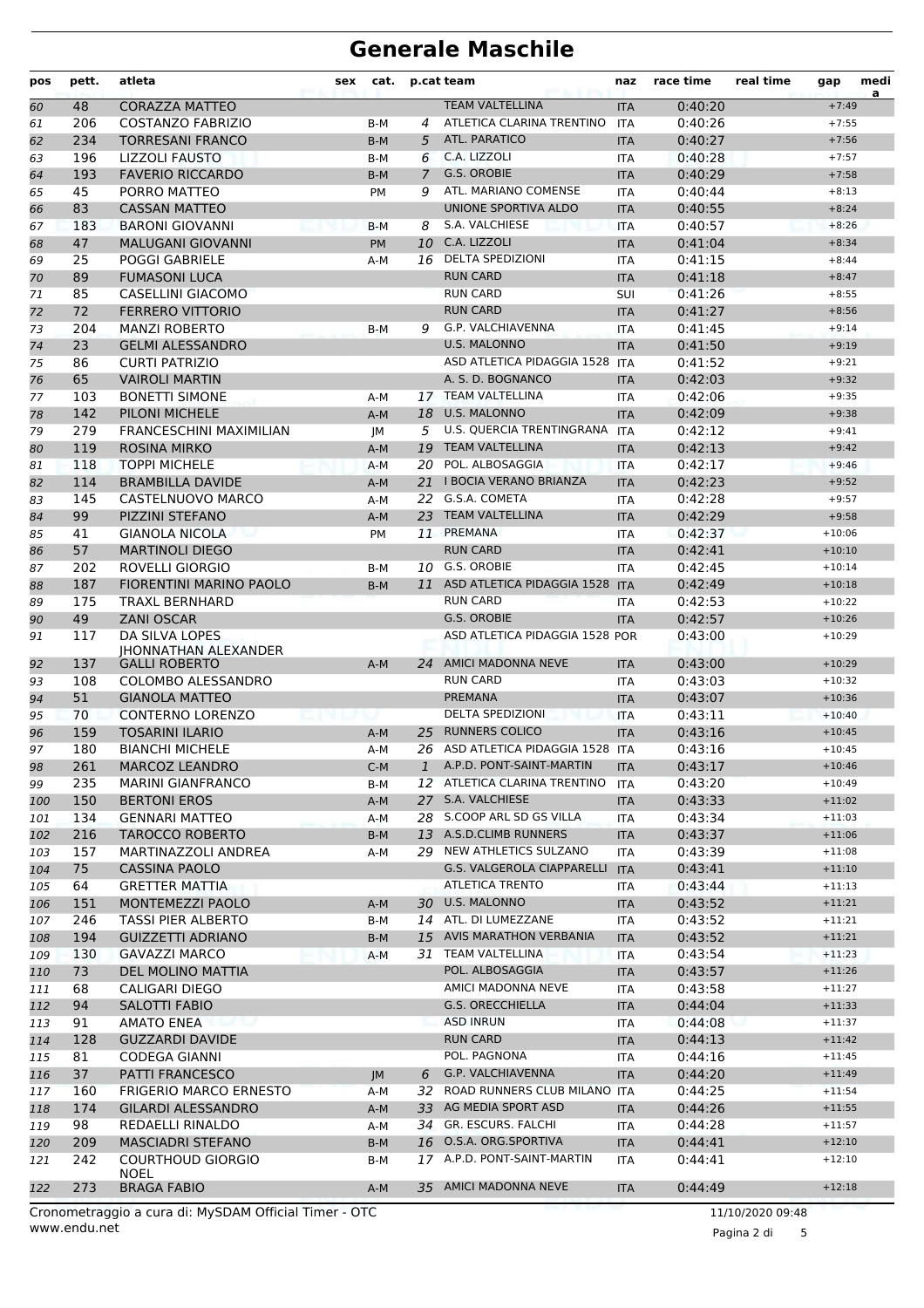| pos        | pett.      | atleta                                       | sex | cat.  |                      | p.cat team<br>naz                    |            | race time          | real time | gap                  | medi<br>a |
|------------|------------|----------------------------------------------|-----|-------|----------------------|--------------------------------------|------------|--------------------|-----------|----------------------|-----------|
| 123        | 106        | RAVA DANIELE                                 |     | $A-M$ |                      | 36 AMICI MADONNA NEVE                | <b>ITA</b> | 0:44:50            |           | $+12:19$             |           |
| 124        | 182        | <b>MARCHISIO ALESSANDRO</b>                  |     |       |                      | <b>RUN CARD</b>                      | <b>ITA</b> | 0:44:50            |           | $+12:19$             |           |
| 125        | 277        | <b>BIANCHINI OLIVIERO</b>                    |     | $B-M$ |                      | 18 G.S. C.S.I. MORBEGNO              | <b>ITA</b> | 0:44:51            |           | $+12:20$             |           |
| 126        | 77         | <b>SOLDATI MARCO</b>                         |     |       |                      | <b>TEAM VALTELLINA</b>               | <b>ITA</b> | 0:44:52            |           | $+12:21$             |           |
| 127        | 69         | <b>RUBINI DANIEL</b>                         |     |       | POL. PAGNONA         |                                      | <b>ITA</b> | 0:45:04            |           | $+12:33$             |           |
| 128        | 79         | <b>DEGANO MASSIMO</b>                        |     |       | UNIONE SPORTIVA ALDO |                                      | <b>ITA</b> | 0:45:24            |           | $+12:53$             |           |
| 129        | 148        | MRSA-WAGNER MARTIN                           |     |       |                      | <b>RUNCARD</b><br><b>ITA</b>         |            | 0:45:35            |           | $+13:04$             |           |
| 130        | 123        | <b>TURCATI DENIS</b>                         |     | $A-M$ |                      | 37 ASD ATLETICA PIDAGGIA 1528 ITA    |            | 0:45:36            |           | $+13:05$             |           |
| 131        | 88         | PEDROLI PAOLO                                |     |       |                      | <b>ASD CASTELRAIDER</b>              | <b>ITA</b> | 0:45:40            |           | $+13:09$             |           |
| 132        | 115        | <b>MENOZZI MAURO</b>                         |     | A-M   |                      | 38 ASD ATLETICA PIDAGGIA 1528 ITA    |            | 0:45:41            |           | $+13:10$             |           |
| 133        | 84         | <b>GALVAGNO RAUL</b>                         |     |       |                      | <b>ATLETICA SALUZZO</b>              | <b>ITA</b> | 0:45:48            |           | $+13:17$             |           |
| 134        | 255        | <b>OREGIONI PIETRO</b>                       |     |       |                      | AMICI MADONNA NEVE                   | <b>ITA</b> | 0:45:56            |           | $+13:25$             |           |
| 135        | 210        | <b>PIOMBARDI MICHELE</b><br><b>PIETRO</b>    |     | $B-M$ | 19                   | <b>G.S. VALGEROLA CIAPPARELLI</b>    | <b>ITA</b> | 0:45:58            |           | $+13:27$             |           |
| 136        | 173        | <b>VECTION ILARIO</b>                        |     | $A-M$ |                      | 39 A.P.D. PONT-SAINT-MARTIN          | <b>ITA</b> | 0:46:02            |           | $+13:31$             |           |
| 137        | 50         | <b>CODAZZI NICOLO'</b>                       |     |       |                      | <b>TEAM VALTELLINA</b>               | <b>ITA</b> | 0:46:14            |           | $+13:43$             |           |
| 138        | 71         | <b>MARTINOLI SIMONE</b>                      |     |       |                      | <b>RUN CARD</b>                      | <b>ITA</b> | 0:46:22            |           | $+13:51$             |           |
| 139        | 207        | <b>LISIGNOLI FRANCO</b>                      |     | $B-M$ | 20                   | AMICI MADONNA NEVE                   | <b>ITA</b> | 0:46:24            |           | $+13:53$             |           |
| 140        | 138        | PELLEGRINO CRISTIAN                          |     | A-M   | 40                   | ATL. ALTA VALTELLINA                 | <b>ITA</b> | 0:46:27            |           | $+13:56$             |           |
| 141        | 170        | <b>COLZADA GIANNI</b>                        |     | $A-M$ | 41                   | <b>AMICI MADONNA NEVE</b>            | <b>ITA</b> | 0:46:37            |           | $+14:06$             |           |
| 142        | 254        | <b>FRANCHETTI ROBERTO</b>                    |     | $C-M$ | 2                    | POL. ALBOSAGGIA                      | <b>ITA</b> | 0:46:48            |           | $+14:17$             |           |
| 143        | 164        | <b>ARCANI DAVIDE</b>                         |     | A-M   |                      | 42 A.S.D. BOGNANCO                   | <b>ITA</b> | 0:46:53            |           | $+14:22$             |           |
| 144        | 146        | CACCAMO GERMANO                              |     | $A-M$ |                      | 43 AMICI MADONNA NEVE                | <b>ITA</b> | 0:46:58            |           | $+14:27$             |           |
| 145        | 156        | <b>SPINI OSVALDO</b>                         |     | $A-M$ | 44                   | <b>TEAM VALTELLINA</b>               | <b>ITA</b> | 0:47:06            |           | $+14:35$             |           |
| 146        | 126        | DE MARIA DAVIDE                              |     | A-M   | 45                   | ATL. CENTRO LARIO                    | ITA        | 0:47:07            |           | $+14:36$             |           |
| 147        | 96         | <b>GRUBER MAURO</b>                          |     |       |                      | <b>RUN CARD</b>                      | <b>SUI</b> | 0:47:08            |           | $+14:37$             |           |
| 148        | 55         | <b>FRANCESCHETTI OMAR</b>                    |     |       |                      | S.A. VALCHIESE                       | <b>ITA</b> | 0:47:14            |           | $+14:43$             |           |
| 149        | 232        | <b>CURIONI ROBERTO</b>                       |     | B-M   | 21                   | O.S.A. ORG.SPORTIVA                  | <b>ITA</b> | 0:47:23            |           | $+14:52$             |           |
| 150        | 181        | <b>BONGIO VALTER</b>                         |     | $A-M$ |                      | 46 G.S. C.S.I. MORBEGNO              | ITA        | 0:47:32            |           | $+15:01$             |           |
| 151        | 226        | <b>BERTOLDINI GIOVANNI</b>                   |     | $B-M$ | <b>22</b>            | PREMANA                              | <b>ITA</b> | 0:47:40            |           | $+15:09$             |           |
| 152        | 104        | TAGLIAFERRI DANIELE                          |     | A-M   | 47                   | POL. PAGNONA                         | <b>ITA</b> | 0:47:40            |           | $+15:09$             |           |
| 153        | 171        | <b>BIAVASCHI MASSIMO</b>                     |     | $A-M$ | 48                   | <b>AMICI MADONNA NEVE</b>            | <b>ITA</b> | 0:47:41            |           | $+15:10$             |           |
| 154        | 199        | <b>MARVEGGIO FABRIZIO</b>                    |     | $B-M$ | 23                   | TEAM OTC SSD ARL                     | <b>ITA</b> | 0:47:51            |           | $+15:21$             |           |
| 155        | 141        | <b>CIPOLLA PAOLO</b>                         |     | A-M   | 49                   | <b>BERGAMO STARS ATLETICA</b>        | <b>ITA</b> | 0:48:00            |           | $+15:29$             |           |
| 156        | 113        | STAFFIERI ALESSIO<br><b>FRANCESCO</b>        |     | A-M   | 50                   | <b>TEAM PASTURO ASD</b>              | <b>ITA</b> | 0:48:03            |           | $+15:32$             |           |
| 157        | 185        | <b>ARRIGHI DAVIDE</b>                        |     | $B-M$ | 24                   | POL. PAGNONA                         | <b>ITA</b> | 0:48:09            |           | $+15:38$             |           |
| 158        | 58         | <b>GORETTI STEFAN</b>                        |     |       |                      | POL. PAGNONA                         | <b>ITA</b> | 0:48:10            |           | $+15:39$             |           |
| 159        | 129        | <b>CALVETTI LUCIANO</b>                      |     | $A-M$ | 51                   | <b>U.S. MALONNO</b>                  | <b>ITA</b> | 0:48:15            |           | $+15:44$             |           |
| 160        | 62         | <b>BONALDI RUBEN</b>                         |     |       |                      | G.S. OROBIE                          | <b>ITA</b> | 0:48:26            |           | $+15:55$             |           |
| 161        | 105        | ROSSAINI DAVIDE                              |     | A-M   |                      | 52 GRUPPO SPORTIVO ALPINI            | <b>ITA</b> | 0:48:33            |           | $+16:02$             |           |
| 162        | 87         | DEVREL SERGIO                                |     |       |                      | <b>RUN CARD</b>                      | SUI        | 0:48:38            |           | $+16:07$             |           |
| 163        | 238        | <b>MUTTONI GIANBATTISTA</b>                  |     | B-M   | 25                   | POL. PAGNONA                         | <b>ITA</b> | 0:48:38            |           | $+16:07$             |           |
| 164        | 120        | LONG SIMONE                                  |     | $A-M$ |                      | 53 ASD G.S. POMARETTO '80            | ITA        | 0:48:41            |           | $+16:10$             |           |
| 165        | 258        | <b>NANI FRANCO</b>                           |     | $C-M$ | 3                    | A.S. LANZADA                         | <b>ITA</b> | 0:48:47            |           | $+16:16$             |           |
| 166        | 218        | DELLA PEDRINA PAOLO                          |     | B-M   | 26                   | G.P. VALCHIAVENNA                    | ITA        | 0:48:50            |           | $+16:19$             |           |
| 167        | 165        | <b>LUGOBONI MATTEO</b><br><b>GIOVANNI</b>    |     | A-M   | 54                   | ROAD RUNNERS CLUB MILANO ITA         |            | 0:48:54            |           | $+16:23$             |           |
| 168        | 191        | <b>GUGLIELMANA LUCA</b>                      |     | B-M   |                      | 27 AMICI MADONNA NEVE                | ITA        | 0:48:57            |           | $+16:26$             |           |
| 169        | 278        | FRANCESCHINI LUCA                            |     | B-M   |                      | 28 U.S. QUERCIA TRENTINGRANA ITA     |            | 0:48:59            |           | $+16:28$             |           |
| 170        | 59         | ZANI ANDREA                                  |     |       |                      | G.S. OROBIE                          | ITA        | 0:48:59            |           | $+16:28$             |           |
| 171        | 228        | <b>TRENTIN FRANCO</b>                        |     | B-M   | 29                   | <b>FAIZANE' RUNNERS TEAM</b>         | <b>ITA</b> | 0:49:08            |           | $+16:37$             |           |
| 172        | 225        | PANZERI MARIO LUCIANO                        |     | B-M   |                      | 30 TEAM PASTURO ASD                  | ITA        | 0:49:13            |           | $+16:42$             |           |
| 173        | 153        | <b>ROSSI LORENZO</b>                         |     |       |                      | <b>RUN CARD</b>                      | <b>ITA</b> | 0:49:14            |           | $+16:43$             |           |
| 174        | 215        | CAPELLI MARCO LUIGI                          |     | B-M   |                      | 31 ATLETICA MARATHON                 | ITA        | 0:49:15            |           | $+16:44$             |           |
| 175        | 248        | <b>GRECO ADRIANO</b>                         |     | B-M   |                      | 32 ATL. ALTA VALTELLINA              | <b>ITA</b> | 0:49:19            |           | $+16:48$             |           |
| 176        | 60         | BRANDOLINI ANDREA                            |     |       |                      | <b>ASD INRUN</b>                     | ITA        | 0:49:19            |           | $+16:48$             |           |
| 177        | 195        | FONTANA GIANPAOLO                            |     | B-M   |                      | 33 S.A. VALCHIESE                    | <b>ITA</b> | 0:49:31            |           | $+17:00$             |           |
| 178        | 205        | LIZZOLI GIACOMINO                            |     | B-M   |                      | 34 C.A. LIZZOLI                      | ITA        | 0:49:38            |           | $+17:07$             |           |
| 179        | 139        | <b>BARAIOLO MORENO</b>                       |     | A-M   |                      | 55 TEAM VALTELLINA                   | <b>ITA</b> | 0:49:39            |           | $+17:08$             |           |
| 180        | 125        | <b>BERTOLDINI TADDEO</b>                     |     | A-M   |                      | 56 FALCHI-LECCO<br>35 S.A. VALCHIESE | ITA        | 0:49:48            |           | $+17:17$             |           |
| 181        | 214        | <b>VENDER GINO</b>                           |     | B-M   |                      | 57 A.S. CANTURINA POL. S.            | <b>ITA</b> | 0:49:51            |           | $+17:20$<br>$+17:25$ |           |
| 182<br>183 | 176<br>230 | FOSSATI MAURIZIO<br><b>CARNEVALI CLAUDIO</b> |     | A-M   |                      | 36 P.US ACLI GIURIATI P.             | <b>ITA</b> | 0:49:56<br>0:50:02 |           | $+17:31$             |           |
|            | 241        | GILARDONI ALESSANDRO                         |     | B-M   |                      | RUN CARD                             | <b>ITA</b> | 0:50:14            |           | $+17:43$             |           |
| 184        |            |                                              |     |       |                      |                                      | ITA        |                    |           |                      |           |

www.endu.net Cronometraggio a cura di: MySDAM Official Timer - OTC 11/10/2020 09:48

Pagina 3 di 5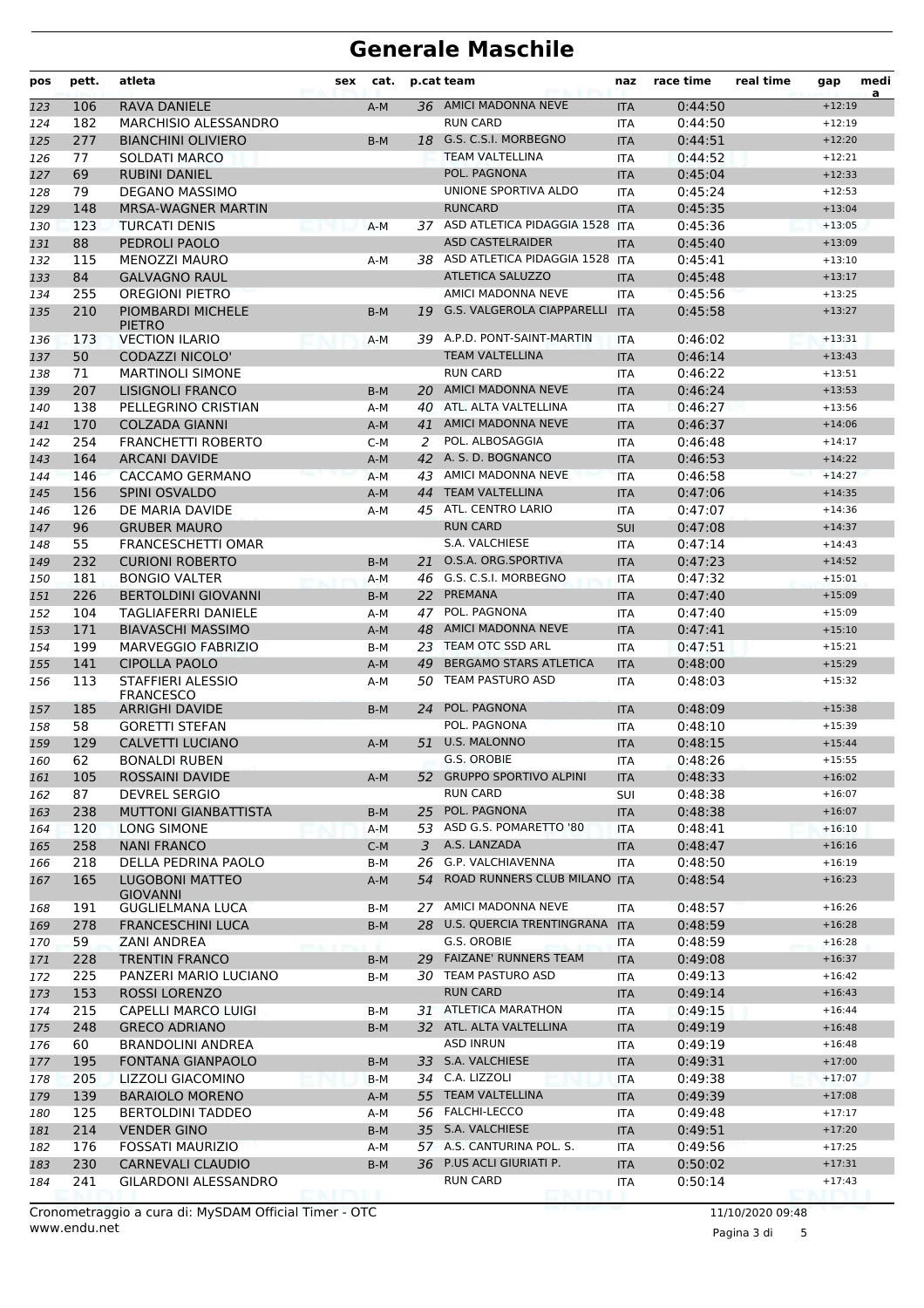| pos        | pett. | atleta                         | sex | cat.         |                | p.cat team<br>naz                           |            | race time          | real time | gap      | medi<br>a |
|------------|-------|--------------------------------|-----|--------------|----------------|---------------------------------------------|------------|--------------------|-----------|----------|-----------|
| 185        | 198   | <b>COLOMBO MASSIMO</b>         |     | $B-M$        |                | 37 S.E.V. VALMADRERA                        | <b>ITA</b> | 0:50:18            |           | $+17:47$ |           |
| 186        | 217   | <b>VILLA MARCO</b>             |     | B-M          |                | 38 VETRERIA FANONI SONDRIO                  | <b>ITA</b> | 0:50:32            |           | $+18:01$ |           |
| 187        | 276   | <b>MARTELLETTI MANUEL</b>      |     | $A-M$        |                | 58 AMICI MADONNA NEVE                       | <b>ITA</b> | 0:50:40            |           | $+18:09$ |           |
| 188        | 224   | <b>CASARTELLI MARCO</b>        |     | B-M          |                | 39 S.COOP ARL SD GS VILLA                   | <b>ITA</b> | 0:50:45            |           | $+18:14$ |           |
| 189        | 229   | <b>MELCHIORRI MARCO</b>        |     | $B-M$        | 40             | <b>TEAM PASTURO ASD</b><br><b>ITA</b>       |            | 0:51:04            |           | $+18:33$ |           |
| 190        | 107   | <b>BONARDI SANDRO</b>          |     | A-M          |                | 59 ASD ATLETICA PIDAGGIA 1528<br><b>ITA</b> |            | 0:51:10            |           | $+18:40$ |           |
| 191        | 110   | <b>BALATTI STEFANO</b>         |     | $A-M$        | 60             | <b>AMICI MADONNA NEVE</b>                   | <b>ITA</b> | 0:51:22            |           | $+18:52$ |           |
| 192        | 268   | <b>BOLLA ANTONELLO</b>         |     | $C-M$        | 4              | ATL. CENTRO LARIO                           | <b>ITA</b> | 0:51:28            |           | $+18:57$ |           |
| 193        | 243   | <b>CIAPPONI DANIELE</b>        |     | $B-M$        | 41             | G.S. C.S.I. MORBEGNO                        | <b>ITA</b> | 0:51:29            |           | $+18:58$ |           |
| 194        | 237   | <b>BERTOLINA MARCO</b>         |     | B-M          | 42             | ATL. ALTA VALTELLINA                        | <b>ITA</b> | 0:51:30            |           | $+18:59$ |           |
| 195        | 169   | <b>PAGGI MARTINO</b>           |     | $A-M$        | 61             | <b>AMICI MADONNA NEVE</b>                   | <b>ITA</b> | 0:51:34            |           | $+19:03$ |           |
| 196        | 269   | <b>RUBIS ELIO</b>              |     | $C-M$        | 5              | ATL. VALLE BREMBANA                         | <b>ITA</b> | 0:51:42            |           | $+19:11$ |           |
| 197        | 245   | <b>BERTOLA MAURO</b>           |     | $B-M$        | 43             | G.S. C.S.I. MORBEGNO                        | <b>ITA</b> | 0:52:09            |           | $+19:38$ |           |
| 198        | 264   | <b>QUADRONI CELSO</b>          |     | $C-M$        | 6              | AMICI MADONNA NEVE                          | <b>ITA</b> | 0:52:16            |           | $+19:45$ |           |
| 199        | 177   | <b>BASSU EFISIO</b>            |     | $A-M$        |                | 62 C.A. LIZZOLI                             | <b>ITA</b> | 0:52:17            |           | $+19:46$ |           |
| 200        | 281   | <b>BERNARD SIMON</b>           |     |              |                | TEAM VERTICAL SANBE                         | <b>SUI</b> | 0:52:49            |           | $+20:18$ |           |
| 201        | 111   | <b>VALSECCHI ALBERTO</b>       |     | $A-M$        | 63             | SOCIETA ESCURSIONISTI                       | <b>ITA</b> | 0:52:49            |           | $+20:18$ |           |
| 202        | 116   | <b>VIGANO' LORENZO</b>         |     | A-M          |                | 64 AMICI DELLO SPORT BRIOSCO-               | <b>ITA</b> | 0:52:53            |           | $+20:22$ |           |
| 203        | 262   | <b>SCOTTI FRANCO</b>           |     | $C-M$        | $\overline{7}$ | G.S. C.S.I. MORBEGNO                        | <b>ITA</b> | 0:53:09            |           | $+20:38$ |           |
| 204        | 186   | <b>GIANNOTTI MARCO</b>         |     | B-M          | 44             | <b>G.S. ORECCHIELLA</b>                     | <b>ITA</b> | 0:53:21            |           | $+20:50$ |           |
| 205        | 249   | PASINI SILVANO                 |     | $B-M$        | 45             | <b>G.P. VALCHIAVENNA</b>                    | <b>ITA</b> | 0:53:30            |           | $+20:59$ |           |
| 206        | 240   | <b>LEONI CARLO</b>             |     | B-M          | 46             | G.S. C.S.I. MORBEGNO                        | <b>ITA</b> | 0:53:50            |           | $+21:19$ |           |
| 207        | 233   | DONA' PAOLO GIOVANNI           |     | $B-M$        | 47             | G.S. C.S.I. MORBEGNO                        | <b>ITA</b> | 0:53:56            |           | $+21:25$ |           |
| 208        | 192   | <b>GHISLANZONI DAVIDE</b>      |     | B-M          | 48             | <b>FALCHI-LECCO</b>                         | <b>ITA</b> | 0:54:04            |           | $+21:33$ |           |
| 209        | 231   | <b>ENRICO SILVIO</b>           |     | $B-M$        | 49             | A.P.D. PONT-SAINT-MARTIN                    | <b>ITA</b> | 0:54:06            |           | $+21:35$ |           |
| 210        | 144   | <b>MARTINAZZI MARIO</b>        |     | $A-M$        |                | 65 U.S. MALONNO                             | <b>ITA</b> | 0:54:11            |           | $+21:40$ |           |
| 211        | 162   | ZUCCHI ALESSANDRO              |     | $A-M$        | 66             | POL. PAGNONA                                | <b>ITA</b> | 0:54:15            |           | $+21:44$ |           |
| 212        | 260   | <b>BRAMBILLA ANTONIO</b>       |     | A-M          | 67             | <b>TEAM PASTURO ASD</b>                     | <b>ITA</b> | 0:54:27            |           | $+21:56$ |           |
| 213        | 257   | <b>BUTTI RENATO</b>            |     | $C-M$        | 8              | O.S.A. ORG.SPORTIVA                         | <b>ITA</b> | 0:54:33            |           | $+22:02$ |           |
| 214        | 161   | <b>CASTELLI ROBERTO</b>        |     | A-M          | 68             | <b>CAMPUS VARESE RUNNERS</b>                | <b>ITA</b> | 0:54:36            |           | $+22:05$ |           |
| 215        | 133   | <b>MAGGI PAOLO</b>             |     | $A-M$        | 69             | SOCIETA ESCURSIONISTI                       | <b>ITA</b> | 0:54:54            |           | $+22:23$ |           |
| 216        | 61    | <b>MENEGATO NICOLA</b>         |     |              |                | <b>RUN CARD</b>                             | <b>ITA</b> | 0:55:25            |           | $+22:54$ |           |
| 217        | 101   | SPOSETTI DAVIDE                |     | A-M          |                | 70 AMICI MADONNA NEVE                       | <b>ITA</b> | 0:55:36            |           | $+23:05$ |           |
| 218        | 266   | <b>FERRARI BRUNO</b>           |     | $C-M$        | 9              | G.S. VALGEROLA CIAPPARELLI                  | <b>ITA</b> | 0:55:47            |           | $+23:16$ |           |
| 219        | 275   | <b>QUAINI MOSE'</b>            |     | $A-M$        | 71             | <b>AMICI MADONNA NEVE</b>                   | <b>ITA</b> | 0:56:41            |           | $+24:10$ |           |
| 220        | 168   | <b>TOFFETTI MASSIMO</b>        |     | $A-M$        | 72             | G.S. ZELOFORAMAGNO                          | <b>ITA</b> | 0:57:03            |           | $+24:32$ |           |
| 221        | 271   | PANELLA GIOVANNI               |     | $C-M$        | 10             | <b>2002 MARATHON CLUB</b>                   | <b>ITA</b> | 0:57:08            |           | $+24:37$ |           |
| 222        | 259   | <b>MORELLI CLAUDIO VITTORE</b> |     | $C-M$        | 11             | <b>VETRERIA FANONI SONDRIO</b>              | <b>ITA</b> | 0:57:35            |           | $+25:04$ |           |
| 223        | 272   | <b>VOLPINI DUILIO</b>          |     | $C-M$        |                | 12 G.S. C.S.I. MORBEGNO                     | <b>ITA</b> | 0:57:41            |           | $+25:10$ |           |
| 224        | 190   | <b>GAMBIRASIO ALBERTO</b>      |     | B-M          |                | 50 RUNNERS BERGAMO                          | ITA        | 0:57:45            |           | $+25:14$ |           |
| 225        | 112   | <b>BALATTI MARCO</b>           |     | A-M          |                | 73 AMICI MADONNA NEVE                       | <b>ITA</b> | 0:58:10            |           | $+25:39$ |           |
| 226        | 100   | <b>GRASSI LUCA</b>             |     | A-M          |                | 74 ASD ATLETICA PIDAGGIA 1528               | <b>ITA</b> | 0:58:30            |           | $+26:00$ |           |
| 227        | 267   | PEDEFERRI EUGENIO              |     | $C-M$        |                | 13 A.S. CANTURINA POL. S.                   | <b>ITA</b> | 0:59:01            |           | $+26:30$ |           |
| 228        | 212   | <b>BARONE GIANCARLO</b>        |     | B-M          |                | 51 O.S.A. ORG.SPORTIVA                      | ITA        | 0:59:05            |           | $+26:34$ |           |
| 229        | 201   | <b>ACQUISTAPACE FAUSTO</b>     |     | $B-M$        |                | 52 G.S. VALGEROLA CIAPPARELLI               | <b>ITA</b> | 0:59:19            |           | $+26:48$ |           |
| 230        | 211   | <b>STREPPONI MORENO</b>        |     | B-M          |                | 53 VETRERIA FANONI SONDRIO                  | ITA        | 0:59:23            |           | $+26:52$ |           |
| 231        | 239   | <b>SCHERINI GIUSEPPE</b>       |     | B-M          |                | 54 VETRERIA FANONI SONDRIO                  | <b>ITA</b> | 0:59:40            |           | $+27:09$ |           |
| 232        | 280   | CORNAGGIA ENRICO               |     | A-M          |                | 75 G.S. C.S.I. MORBEGNO                     | ITA        | 0:59:45            |           | $+27:14$ |           |
| 233        | 250   | <b>CONTERNO GIUSEPPE</b>       |     | $B-M$        |                | 55 MARATONETI DEL TIGULLIO                  | <b>ITA</b> | 0:59:49            |           | $+27:18$ |           |
| 234        | 158   | MIATELLO FABRIZIO              |     | A-M          |                | 76 S.COOP ARL SD GS VILLA                   | <b>ITA</b> | 1:00:16            |           | $+27:46$ |           |
| 235        | 179   | <b>IOFRIDA GIUSEPPE</b>        |     | $A-M$        |                | 77 G.S. CASTELLANIA - GOZZANO ITA           |            | 1:01:06            |           | $+28:35$ |           |
| 236        | 46    | <b>VITALI LUCA</b>             |     | PM           |                | 12 C.A. LIZZOLI                             | ITA        | 1:01:15            |           | $+28:44$ |           |
| 237        | 178   | <b>VERONESE CRISTIANO</b>      |     |              |                | <b>RUN CARD</b>                             | <b>ITA</b> | 1:01:21            |           | $+28:50$ |           |
| 238        | 265   | PANIZ SANDRO                   |     | C-M          |                | 14 ATHLETIC TEAM LARIO                      | ITA        | 1:01:40            |           | $+29:09$ |           |
| 239        | 253   | TAGLIAFERRI MARINO             |     | B-M          |                | 56 POL. PAGNONA                             | <b>ITA</b> | 1:01:51            |           | $+29:20$ |           |
| 240        | 200   | SANGIORGIO MARCO               |     |              |                | <b>RUN CARD</b>                             | ITA        | 1:02:13            |           | $+29:42$ |           |
| 241        | 221   | <b>CLEMENTI LUCA</b>           |     | B-M          |                | 57 G.S. LA CECCA                            | <b>ITA</b> | 1:02:30            |           | $+29:59$ |           |
| 242        | 274   | <b>PAGGI CHRISTIAN</b>         |     | A-M          |                | 78 AMICI MADONNA NEVE                       | ITA        | 1:02:37            |           | $+30:06$ |           |
| 243        | 222   | <b>TOFFANO ROBERTO</b>         |     | $B-M$        |                | 58 ATL. ALTA VALTELLINA                     | <b>ITA</b> | 1:02:45            |           | $+30:14$ |           |
|            | 220   | <b>GOSSI ALFREDO</b>           |     | B-M          |                | 59 AMICI MADONNA NEVE                       | ITA        | 1:03:28            |           | $+30:57$ |           |
| 244        | 252   | <b>DAMIOLI ALBERTO</b>         |     | B-M          |                | 60 RUNNING CAZZAGO SAN                      |            | 1:03:39            |           | $+31:08$ |           |
| 245        | 219   | <b>BUSI PIERPAOLO</b>          |     |              |                | 61 G.P. VALCHIAVENNA                        | <b>ITA</b> | 1:04:14            |           | $+31:43$ |           |
| 246        | 256   | CALEGARI GIOVANNI PAOLO        |     | B-M<br>$C-M$ |                | 15 ROAD RUNNERS CLUB MILANO ITA             | ITA        |                    |           | $+32:04$ |           |
| 247<br>248 | 213   | COGLIATI BRUNO                 |     |              |                | <b>RUN CARD</b>                             | ITA        | 1:04:35<br>1:05:40 |           | $+33:09$ |           |
|            |       |                                |     |              |                |                                             |            |                    |           |          |           |

Pagina 4 di 5